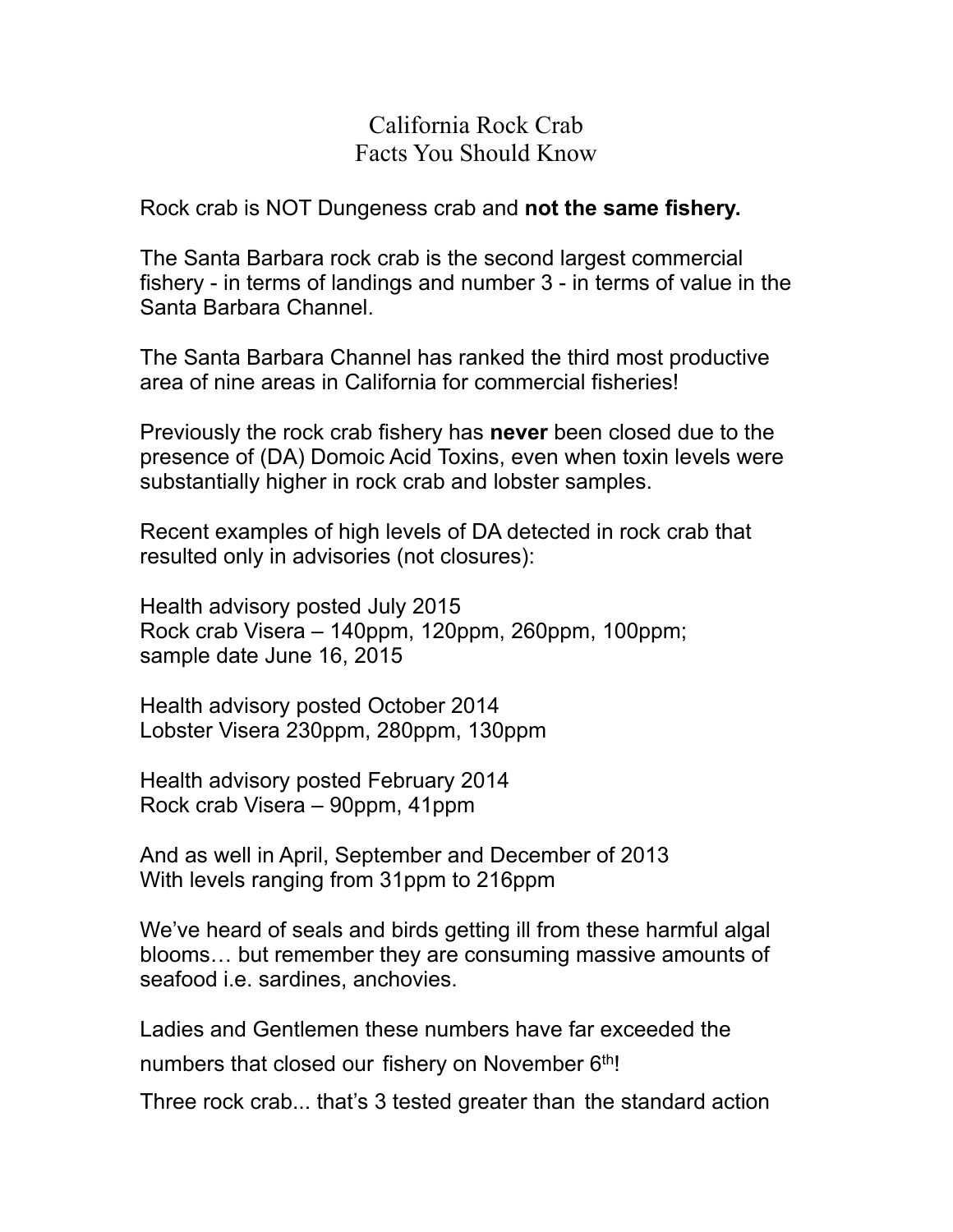level of 30ppm with results of 68, 57 and 64.

In 20 plus years there has not been one case of someone being ill or effected from Domoic Acid from Rock Crab. Remember this is a year round fishery that's never been closed!

This June, after crab tested much higher for domoic acid and only an advisory (not a closure) occurred. So why now?

Yet Public Health has been testing rock crab (and lobster) viscera for many years and even when samples were found with high levels of domoic acid – at times levels far exceeding 200ppm's – CDPH only issued an advisory! The fishery has never been closed until this November. We would like to know what the exact process is for declaring an advisory vs. closure. There should be a standard operating procedure that defines when such actions are taken.

The July advisory was the first mention of the domoic acid occuring in the meat of crabs. However we have not seen any data supporting this claim, and we believe the findings may be due to the process used to test the crabs. CDPH cooks the whole crab and then tests the meat, thus the meat could be contaminated during the cooking process. We believe if they clean the crab first by removing the viscera, as some do before consuming it you could have very slight traces of DA.

We have assisted with bio toxin sampling programs over the years and want to continue to participate in research that helps inform decisions regarding the risks associated with our fishery. We are concerned about the human health risks associated with consumption of our products, but we feel much more information was and is needed to warrant closure of the fishery.

I believe the rock crab industry in partnership with the Public Health and the Fish & Wildlife Departments can manage this resource without getting the public sick and completely shutting the fishing down, causing hardship to the fishing families and businesses. We the stakeholders request that a committee of fishermen, buyers, Fish & Wildlife and State Health Dept. personnel be formed to review all concerns involving both the sampling and criteria of warnings to the Fishery and to the public before we close a fishery down.